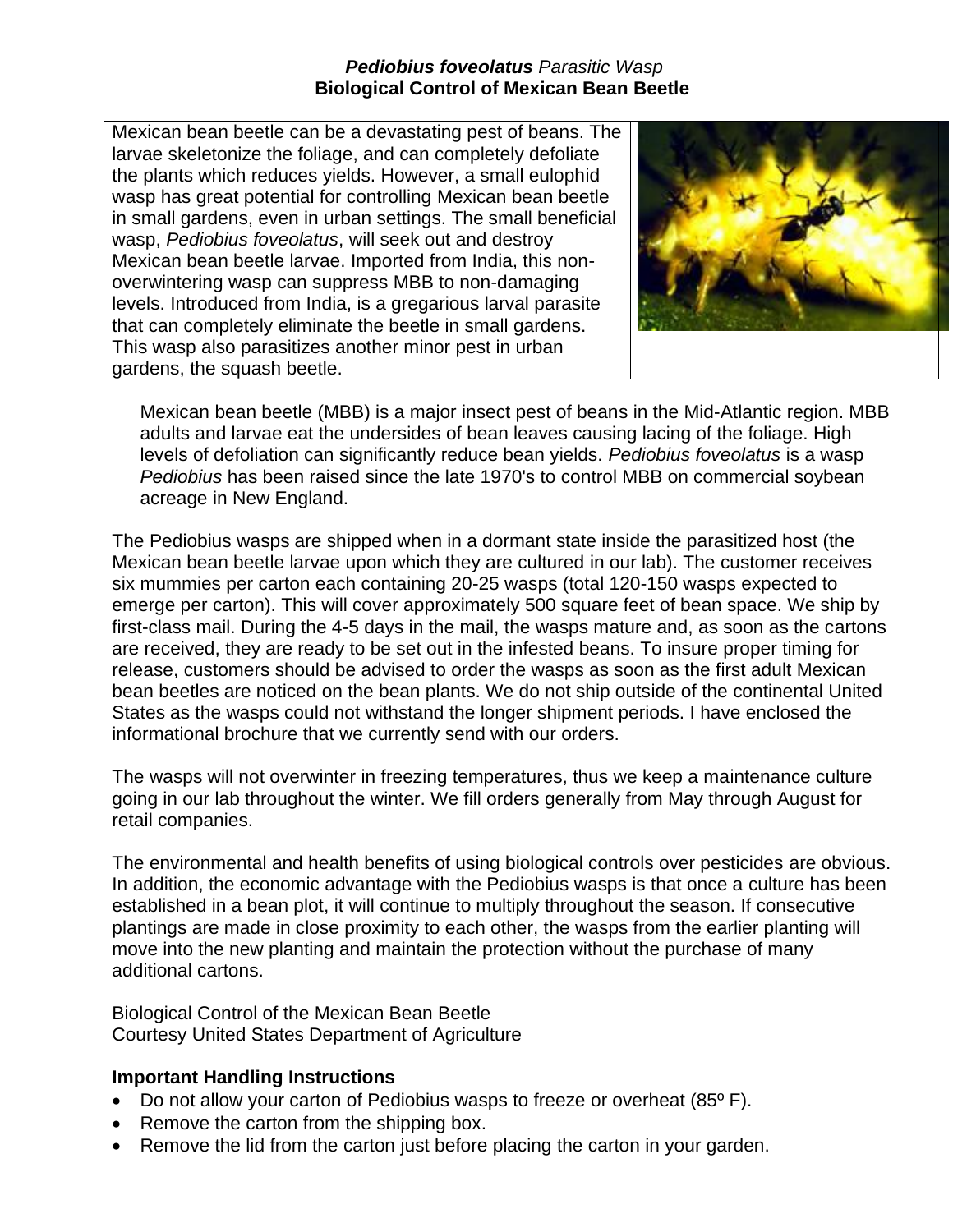- Hang the opened carton by its side on or near a bean plant that has Mexican Bean Beetle larvae. Do not remove the contents. Allow the Pediobius wasps to leave on their own. We recommend placing the carton of Pediobius wasps in your garden in the cool early morning or late evening hours. Do not allow rain or irrigation water to saturate the inside of the carton. After seven days, the carton can be discarded.
- Do not use pesticides on your beans for at least two weeks following the release of the Pediobius wasp. If it is necessary to control a pest other than the Mexican Bean Beetle, use only those pesticides labeled for beans and at the lowest rate recommended. Important, apply when the Mexican Bean Beetle is in the dark mummy stage only. (see #4). We recommend that no pesticides be used if at all possible.

# **Biological Control of the Mexican Bean Beetle**

Mexican bean beetle (MBB) is a major insect pest of beans in the Mid-Atlantic region. MBB adults and larvae eat the undersides of bean leaves causing lacing of the foliage. High levels of defoliation can significantly reduce bean yields. *Pediobius foveolatus* is a small beneficial wasp that will seek out and destroy Mexican bean beetle larvae. Imported from India, this nonoverwintering wasp can suppress MBB to non-damaging levels. The Plant Protection Section has raised this effective biological control agent since the late 1970's to control MBB on commercial soybean acreage in Maryland.

# May through October (frost)

Adult Mexican Bean Beetles (MXBB) appear from hidden winter hibernation sites in the spring. They may complete two to three generations before fall frost. Late season adults seek out winter protection in various sheltered field sites.

#### June through September

Yellow clusters of thirty to fifty eggs are deposited on the bottom side of most kinds of bean plant leaves from early summer until about September.

June through September

Eggs hatch in five to fourteen days. Young MXBB larvae feed and develop on the bean plant leaves.

# June through August

MXBB larvae are becoming well developed, their numbers have not yet reached peak density. This is the optimum time and stage for the Pedio (pee-d-o) wasp to sting (lay eggs) and parasitize the MXBB larvae. An inoculative release of Pedio wasps directly among larvae of the MXBB will result in colonization. The parasitized MXBB larvae will appear dark (brown/black) in seven to ten days after being stung by the female Pedio wasp. New Pedio wasps will emerge from the mummified MXBB larvae twelve to sixteen days from the sting date. The new Pedio wasps will seek out additional MXBB larvae and the cycle repeated. A tenfold increase in Pedio wasps approximately every two weeks can be expected. To obtain the maximum benefit, it is important to make the Pedio wasp releases as soon as the first MXBB larvae are detected in early summer.

July through September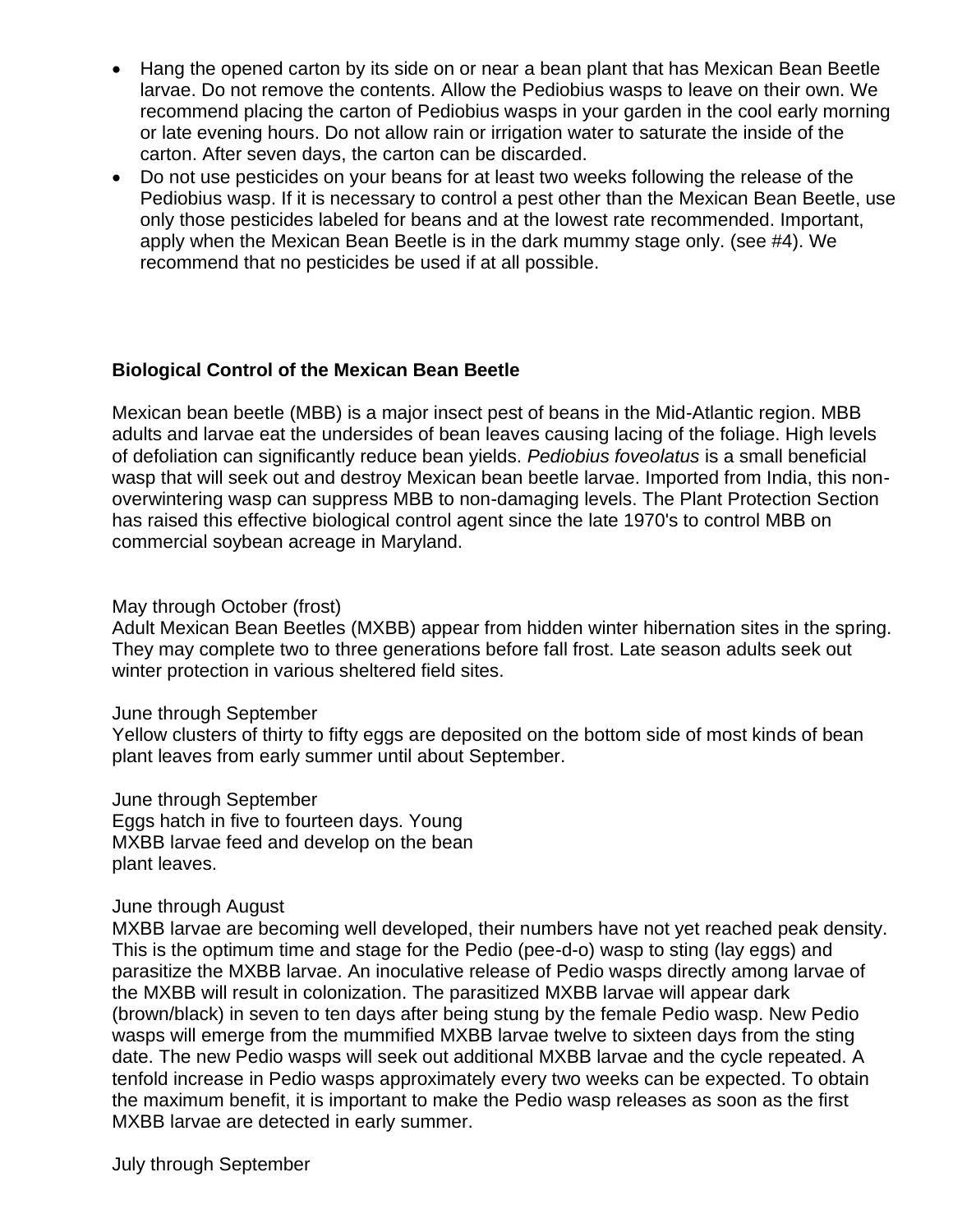MXBB pupa may be seen on bean plants. I new adult MXBB will emerge from this stage Some of the MXBB larvae will not be parasitized. by the Pedio wasp. More MXBB larvae will escape the Pedio wasp's eggs in the early pant of the season than will later as the number of Pedio wasps increases.

# **The Mexican Bean Beetle**

## Appearance and Life history:

The Mexican bean beetle (MBB) overwinters as adults. Adults look like and are closely related to lady-bugs. They are copper colored with 16 black spots. Overwintered adults can be found on young beans as soon as they emerge in the spring. Yellow eggs are laid in groups on leaves and hatch in 5-14 days. Bright yellow, soft-bodied, spiny larvae develop in two to three weeks. When larval development is complete, the larva attaches itself to a leaf and "pupates" or enters a resting state. After seven to ten days, a new adult emerges. There are usually two generations of MBB in the Mid-Atlantic region.

## **Damage**:

MBB adults and larvae feed on bean leaves causing a "lacing" effect. Adults chew all the way through the leaves, while larvae scrape the upper surface, leaving a layer of leaf tissue where they have fed. Lima beans are preferred, but MBB will feed on many different beans including snap beans, soybeans. and shelling beans.

## Pediobius foveolatus

Background:

Pediobius foveolatus is a larval parasitoid of MBB. Originally from India, this small wasp cannot survive freezing temperatures and must be maintained in laboratory colonies through the winter months. Programs which control MBB on soybeans using releases of P. foveolatus have been successful in the Mid-Atlantic area. Release strategies in small, successive, fresh-market bean plantings are considerably different and are the focus of this brochure.

#### Appearance and Life History:

P. foveolatus is a small black wasp. Female wasps lay eggs s inside MBB larvae (a.) Wasp larvae an eat the inside of the MBB larva causing death (b c) Adult wasps make an emergence hole in the "mummy", or parasitized MBB larva and fly away to start another generation (d).

#### Parasite Care:

Parasites may be shipped as pupae in the mummies or as adults. Adult wasps that cannot be released immediately should be kept cool and shaded. A cooler with an ice pack is an excellent choice. Do not let the parasite container come in direct contact with the ice pack. Refer to package enclosure for specific care instructions.

# **PROTECT PARASITES FROM EXTREMES OF HEAT AND COLD.**

#### **Parasite Release**

TIMING IS CRITICAL! Order parasites as soon as MBB larvae begin to hatch. Parasitized larvae do riot stop eating immediately. To minimize damage to the bean crop, larvae should be parasitized when they are young.

Take the parasite container to the infested area of beans, open it and place it under the bean leaves. Time of day is not critical, but do not release during or before heavy rainfall. If the